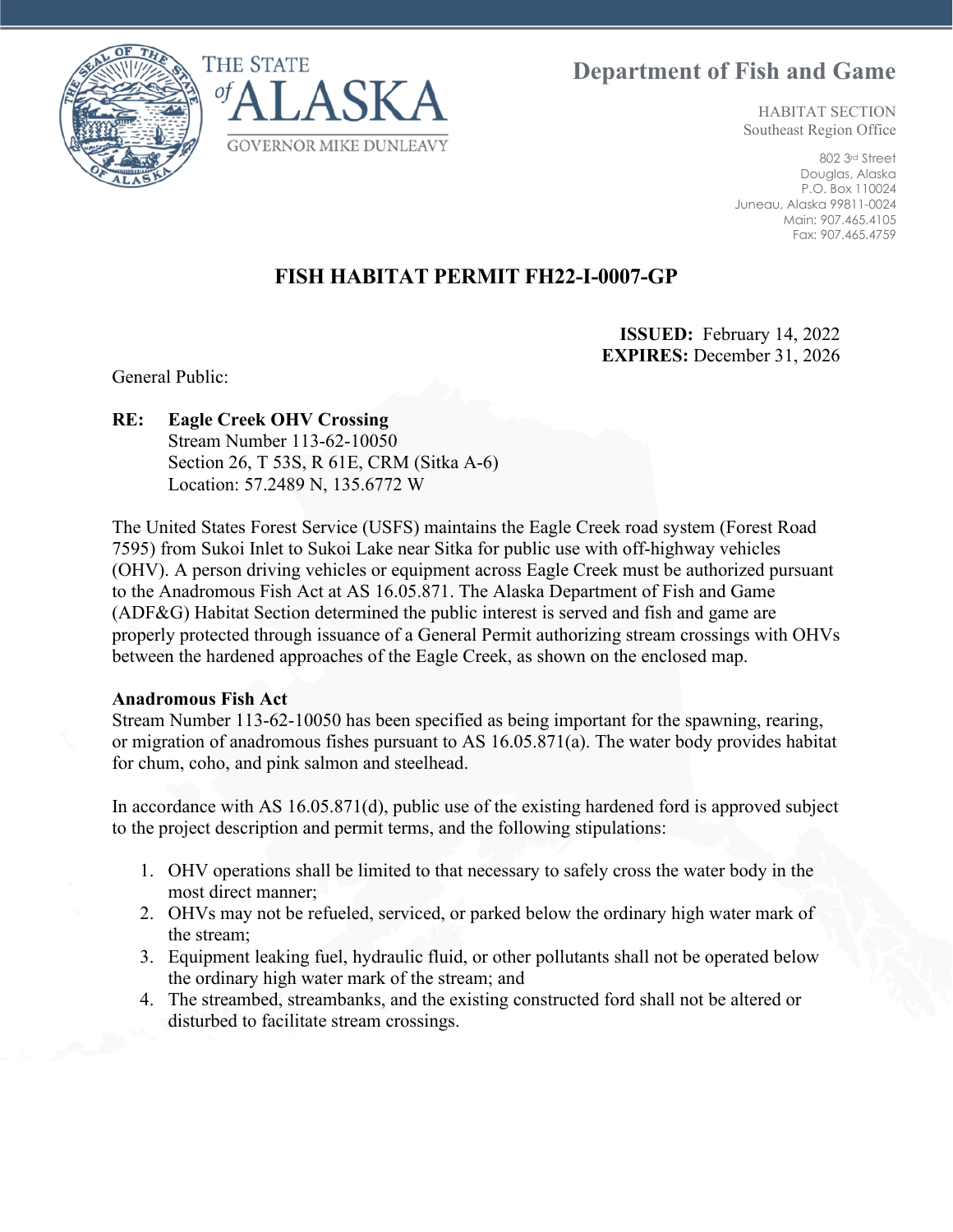## **Permit Terms**

This letter constitutes a permit issued under the authority of AS 16.05.871. Please be advised that this determination applies only to Habitat Section regulated activities; other agencies also may have jurisdiction under their respective authorities. This determination does not relieve you of your responsibility to secure other state, federal, or local permits. You are still required to comply with all other applicable laws.

The vehicle owner and operator (permittee), or the legal guardian of minor dependents, is responsible for the actions of contractors, agents, or other persons who participate in the approved activity. Prior to engaging in any activity that significantly deviates from this approval, the responsible party shall notify the Habitat Section and obtain written approval in the form of an individual permit. Any action taken by the permittee or agent of the permittee that increases the activity's overall scope or that negates, alters, or minimizes the intent or effectiveness of any stipulation contained in this permit will be deemed a significant deviation from the approved activity. The final determination as to the significance of any deviation and the need for an individual permit is a Habitat Section responsibility. Therefore, it is recommended that the Habitat Section be consulted immediately when a deviation from the approved activity is being considered.

In addition to the penalties provided by law, this permit may be terminated or revoked for failure to comply with its provisions or failure to comply with applicable statutes and regulations. You shall mitigate any adverse effect upon fish or wildlife, their habitats, or any restriction or interference with public use that the commissioner determines was a direct result of your failure to comply with this permit or any applicable law.

You shall indemnify, save harmless, and defend the department, its agents, and its employees from any and all claims, actions, or liabilities for injuries or damages sustained by any person or property arising directly or indirectly from permitted activities or your performance under this permit. However, this provision has no effect if, and only if, the sole proximate cause of the injury is the department's negligence.

You may appeal the permit decision relating to AS 16.05.871 in accordance with the provisions of AS 44.62.330–630 by requesting a hearing under AS 44.62.370.

Please direct questions about this permit to Habitat Biologist Greg Albrecht at (907) 465-6384 or greg.albrecht@alaska.gov.

Sincerely, Doug Vincent-Lang Commissioner

ate Canouse

By: Kate Kanouse Regional Supervisor

Enclosure: Eagle Creek OHV Crossing map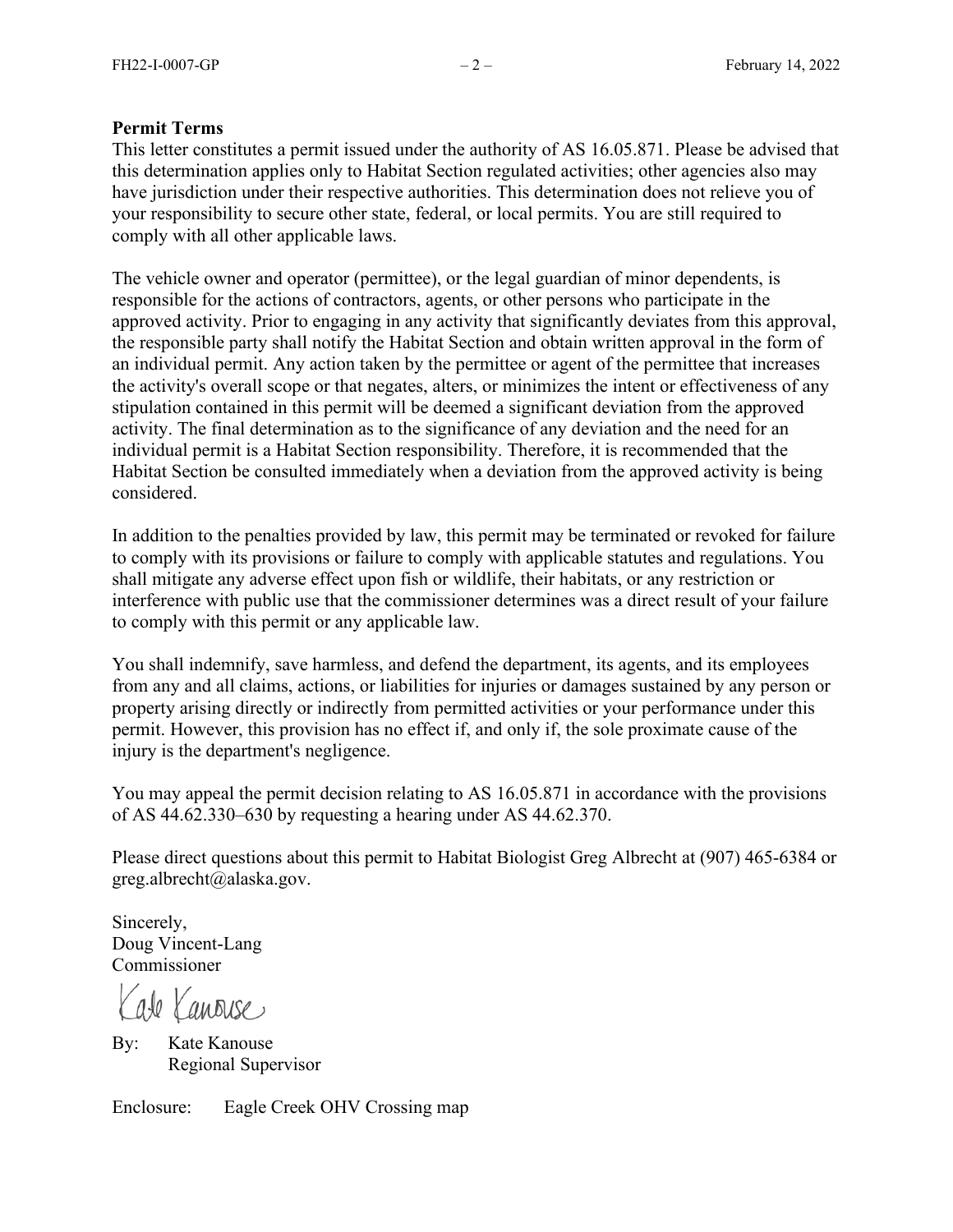Email cc:

Al Ott, ADF&G Habitat, Fairbanks ADF&G Habitat Staff, Douglas Troy Tydingco, ADF&G SF, Sitka Aaron Dupuis, ADF&G CF, Sitka Stephen Bethune, ADF&G WC, Sitka Ben Soiseth, USACE, Fairbanks Andy Stevens, USFWS, Anchorage Habitat Conservation Division, NMFS, Juneau Brenda Tracy, USFS SRD, Sitka Joe Serio, USFS SRD, Sitka Sgt. Cody Litster, DPS/AWT, Petersbur g